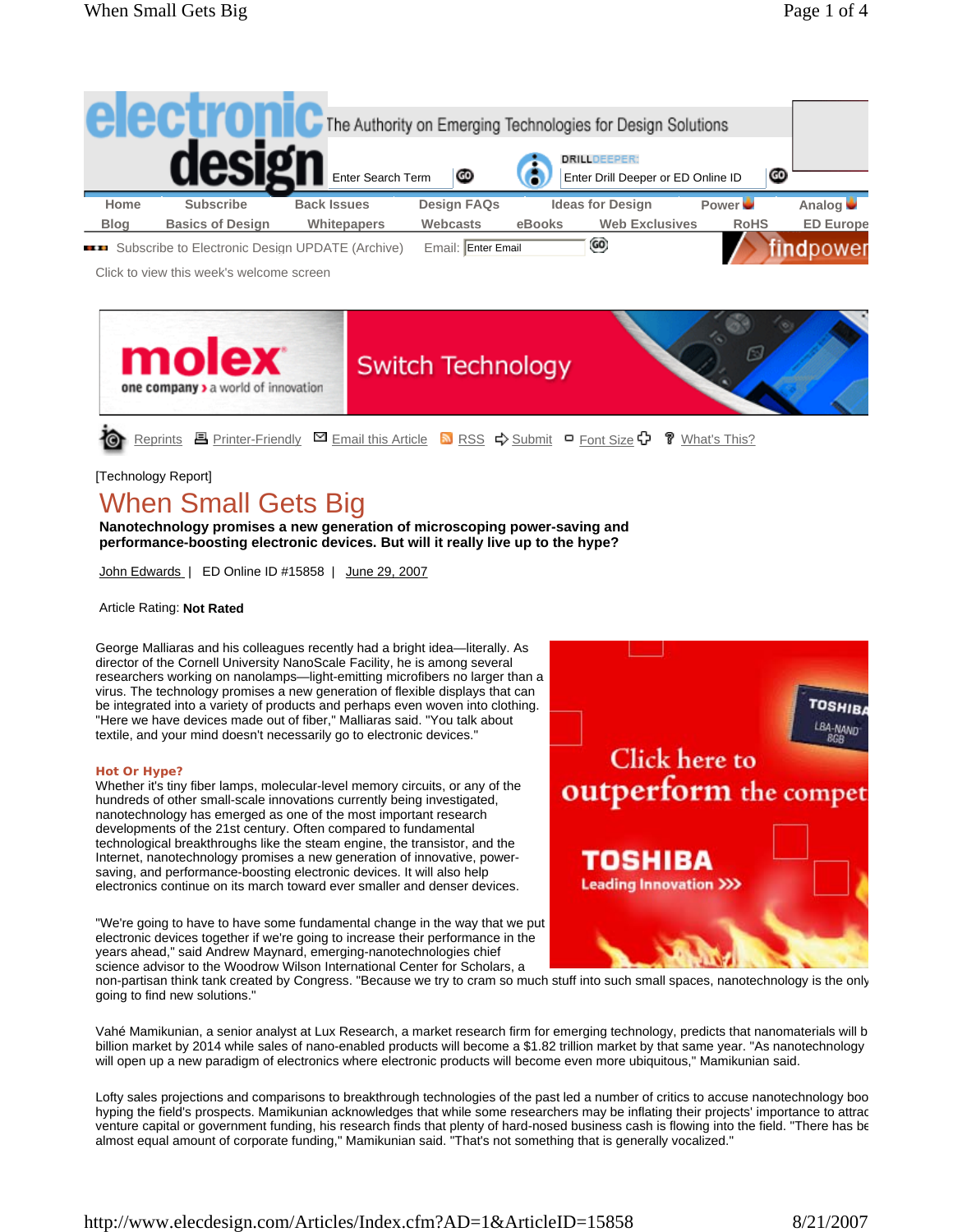According to Mamikunian, big businesses ranging from electronics giants like Intel and Motorola to chemical powerhouses such as BAS are intensely interested in nanotechnology. "Companies of these sorts are looking at nanotechnology as a way to further the progress o industries they are active in," he said. "They're serious about nanotechnology."

## **Cellular Level**

Molecular-level storage is one promising area of nanotechnology. In 1959, physicist Richard Feynman predicted that it should be possib to store all of the Encyclopedia Britannica on the tip of a needle.

Although this goal hasn't yet been reached, joint nanotechnology research at the University of California at Los Angeles (UCLA) and the Institute of Technology (Caltech) may give storage technology a big shove in that direction. These institutions' researchers created a me the size of a white blood cell that contains the capacity to store the Declaration of Independence. The device's 160-kbit capacity makes densest memory circuit ever created.

## **Lit Up**

On the other side of the country at Cornell University, scientists are continuing to investigate nanotechnology's potential as a cheap and electronic light source. Made from a compound based on the metallic element ruthenium, the researchers' nanolamps are smaller than t wavelength of the light they emit.

Using a technique called electrospinning, the researchers spin the fibers from a mixture of the metal complex ruthenium trisbipyridine an polymer polyethylene oxide. The fibers give off orange light when excited by low voltage through micropatterned electrodes, like a tiny li *(Fig. 2)*. The synthetic fibers are just 200 nm wide. Malliaras compares the production technique to pouring syrup onto a pancake locate spinning table.

As the "syrup" (a solution containing a metal complex-polymer mixture in solvent) is poured, it forms a spiral pattern on the "pancake," a containing micropatterned gold electrodes. A high voltage between a microfabricated tip and the substrate ejects the solution from the ti a jet that's stretched and thinned. As the solvent evaporates, the fiber hardens and lays down a solid fiber on the substrate.

Malliaras notes that the tiny light-emission devices can be made with simple fabrication methods. Compared with traditional high-resolut lithography methods, electrospinning requires almost no fabrication and is simpler to do. "What this work shows is that you can have for materials, and processing metals that are traditionally not associated with electronic devices, yet can be used to yield electronic devices

 $\leftarrow$  prev. page [1]  $\geq$  next page  $\rightarrow$ 



Reprints E Printer-Friendly  $\boxtimes$  Email this Article  $\blacksquare$  RSS  $\Rightarrow$  Submit  $\Box$  Font Size  $\Box$   $\Box$  What's This?

| <b>NEWS WIRE</b>                                                                     | <b>RELATED ARTICLES</b>                                                                                                                                                                                | <b>TOP 20 ARTICLES</b>                                                                                   |
|--------------------------------------------------------------------------------------|--------------------------------------------------------------------------------------------------------------------------------------------------------------------------------------------------------|----------------------------------------------------------------------------------------------------------|
| Cisco, Microsoft Partner On<br>Seven Initiatives                                     | When Small Gets Big<br>This Little Nano Went To<br>Market Eventually<br>Funding For<br>Nanotechnology<br><b>Skyrockets</b><br>Nano Array Of Read/Write<br>Tips Produces 1-Tbit/in. 2<br>Memory Density | The Mind Of Mindstorms<br>1)<br>(265 views today)                                                        |
| LG, Marvell Ship 4G WiBro<br>Smart Phones In Korea<br>Dueling Technologies More      |                                                                                                                                                                                                        | (2)<br>Monitor Your PC's CPU Core<br><b>Temperature</b><br>(248 views today)                             |
| Alike Than Different<br>Ten Things Your IT<br>Department Doesn't Want<br>You to Know |                                                                                                                                                                                                        | 3)<br>Atom-Sized Transistor<br>Ready For Use In Chips<br>(220 views today)                               |
| Interactive MVI Discs Are<br>the CD's Newest Rivals<br>More articles from the Wire   | Tomorrow's Winners:<br>Nanotechnology                                                                                                                                                                  | <b>Build A Smart Battery</b><br>4)<br>Charger Using A Single-<br>Transistor Circuit<br>(215 views today) |
|                                                                                      |                                                                                                                                                                                                        | <b>Easily Convert Decimal</b><br>5)<br>Numbers To Their Binary<br>And BCD Formats<br>(175 views today)   |
|                                                                                      |                                                                                                                                                                                                        | <b>ALL TOP 20</b>                                                                                        |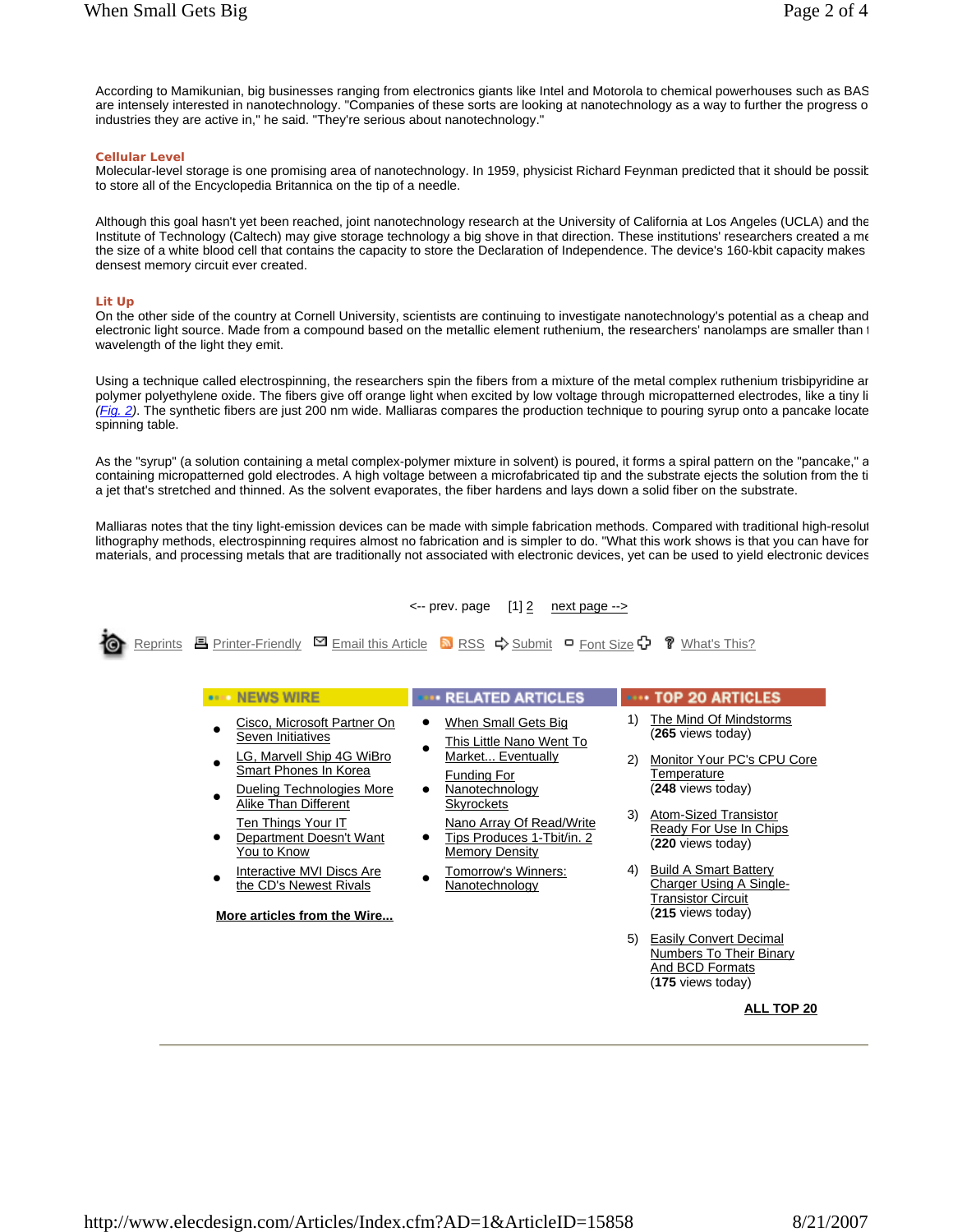

**EXAMPLE 3** Subscribe to Electronic Design UPDATE (Archive) Email: Enter Email

Click to view this week's welcome screen



[Technology Report]

## When Small Gets Big

**Nanotechnology promises a new generation of microscoping power-saving and performance-boosting electronic devices. But will it really live up to the hype?**

John Edwards | ED Online ID #15858 | June 29, 2007

## Article Rating: **Not Rated**

## **Linear Arrays**

A growing number of electronics researchers are fascinated by the potential of single-walled carbon nanotubes—one-atom thick sheets of graphite rolled into seamless cylinders. These tiny objects have attractive electrical properties and physical features. But incorporating single-walled carbon nanotubes into scalable ICs has proven to be a challenge, largely because of difficulties in manipulating and positioning the tiny objects and in achieving sufficient current outputs.

Engineers at the University of Illinois, Lehigh University, and Purdue University studied this problem and developed an approach that uses dense arrays of aligned and linear nanotubes as a thin-film semiconductor material. According to John Rogers, a University of Illinois professor of materials science and engineering, the nanotube arrays can be transferred to plastic and other unusual substrates.

To create the arrays, the researchers begin with a wafer of single-crystal quartz, upon which they deposit thin strips of iron nanoparticles. The iron acts as a catalyst for the growth of carbon nanotubes by chemical vapor deposition. As the nanotubes grow past the iron strips, they lock onto the quartz crystal, which then aligns their growth *(Fig. 3)*.



According to William Dichtel, a project researcher, the new memory is based on a series of perpendicular nanowires, similar to a tic-tacwith 400 bottom wires and another 400 top wires crossing the bottom *(Fig. 1)*. Sitting at each crossing of the tic-tac-toe structure, and se storage elements, are approximately 300 bistable rotaxane molecules. These molecules can be switched between two different states. I crossbar junction can be addressed individually by controlling the voltages applied to the appropriate top and bottom wires, forming a bit nanowire crossing.

A rotaxane is a molecule with a dumbbell-shaped component, consisting of a rod section and two stoppers, encircled by a ring. It has th to be a molecular abacus. The molecule can act as a switch by inducing the ring to slide from one side of the rod to the other. "It's not ju storage of charge, like most of today's memory devices use," Dichtel said. "There are actually molecules which respond to applied volta molecules switch from one state to another."